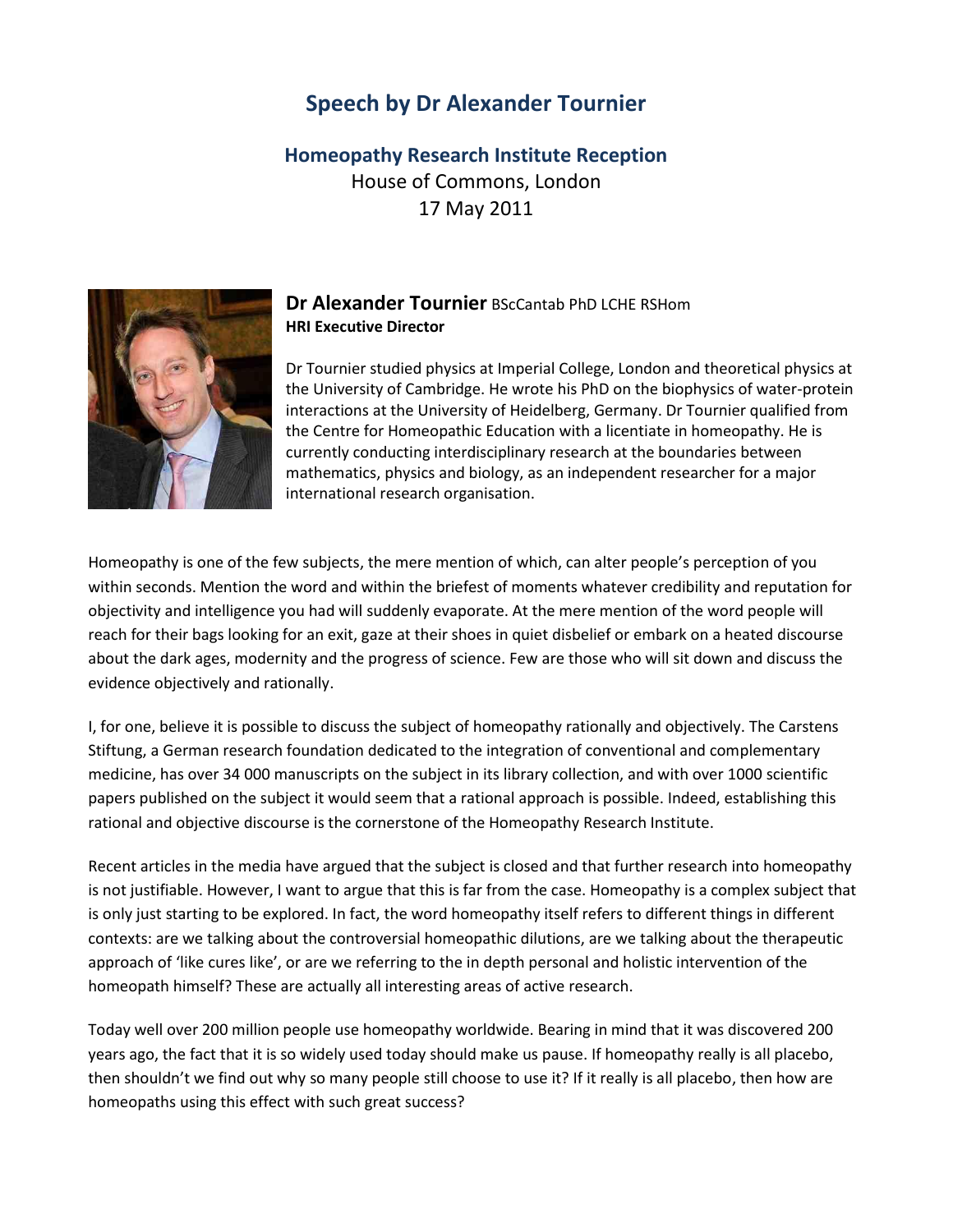For those of you who have inspected the primary evidence, it won't have escaped your attention that the issue is far more complex than some people want us to believe. Homeopathy has been shown to be efficacious in 8 clinical conditions in placebo controlled conditions. If it is supposed to be 'just placebo' then how can that be?

Looking at the bigger picture, it is an intriguing fact that in France Oscillococcinum is one of the best selling over the counter medicines. Now it so happens this anti-flu product is a homeopathic medicine, yet French people keep buying it and recommending it to their friends. We all know the French are a bit mad, and some would say that this explains why they continually opt for this homeopathic medicine, but really, shouldn't we find out what's going on there? Don't we need to know why the French consistently choose Oscillcoccinum rather than the conventional alternatives?

Other countries have interesting relationships with homeopathy. For example, Cuba recently gave a homeopathic medicine to 2.3 million people in an attempt to protect them against the Leptospirosis bacteria. This prevention programme was surprisingly successful, bringing a rapidly developing epidemic under control within 3 weeks. It is possible that this result is not due to the homeopathic medicine; however, considering the cost-efficiency and apparent effectiveness of the intervention, it would seem irresponsible not to investigate further.

The evidence coming out of the fundamental research investigating the physico-chemical properties of homeopathic dilutions takes us into vast and mostly uncharted territory, yet renowned scientists such as Nobel prizewinner Prof Luc Montagnier are putting their reputations on the line reporting controversial findings about the electromagnetic properties of homeopathic dilutions. He is not the only person of repute making such claims; should their findings be dismissed just because we don't currently understand HOW they could be possible?

Indeed, attempts at studying homeopathy have suffered greatly from the perceived lack of a physical theory able to explain how homeopathic medicines could have a therapeutic effect. As a physicist I am particularly interested in this area and to my knowledge there are currently two such theories able to explain the phenomenon. These theories are prototypes and clearly need further work; nevertheless, to say that there is no possible explanation for how homeopathy works is simply untrue.

I believe we need to know. We need to find out the truth, or more probably the truths, behind homeopathy whether it's about water structures, the placebo effect or the benefits of holistic care. To this purpose I created the Homeopathy Research Institute.

The primary aim of the Institute is to promote and facilitate research in the field of homeopathy. We are achieving this by providing critical expert appraisal of research protocols and projects submitted to us. This we are able to perform with confidence thanks to the strong support from the experts gathered on our Scientific Advisory Committee. This then allows us to channels funds towards the most promising projects.

A secondary aim of the Institute is to communicate about the research which already exists in the field. This is done through our Quarterly Newsletter which explores topics of homeopathy research in a style similar to that of the New Scientist. We have provided access to a database of the scientific literature in homeopathy, and are very pleased to announce we have begun a collaboration with the Carstens Stiftung, to provide the most up to